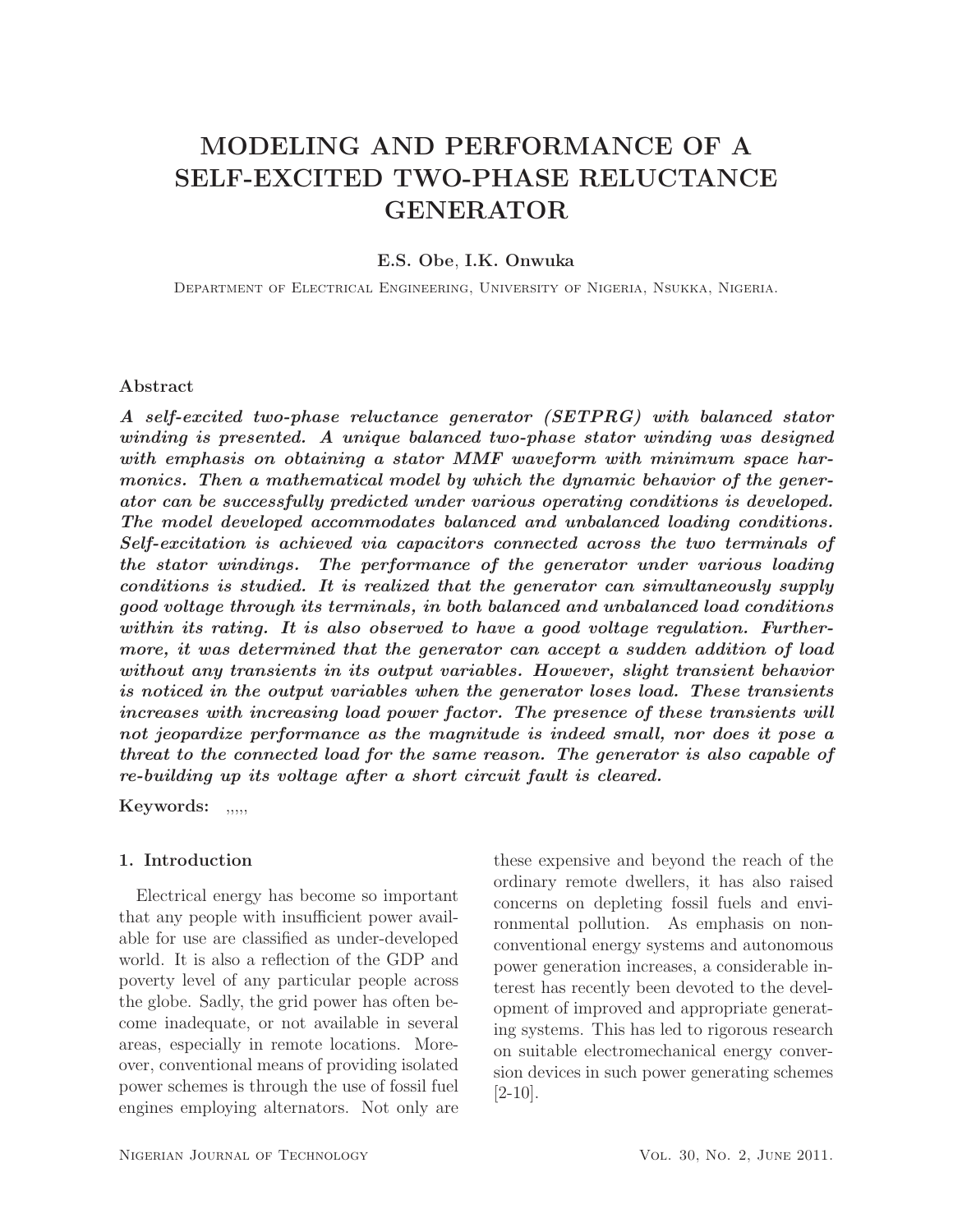The three-phase self-excited induction and reluctance machines using terminal capacitors for self excitation have received a considerable interest from researchers [2-7]. Such type of generators are attractive because of their simplicity in construction, robustness, absence of current collection brushes, low cost and near maintenance-free operation. Moreover, the three-phase induction and reluctance generators are used when high power ratings are required, whereas for small portable power sources for remote areas, single phase fieldexcited generators are employed. Some attention has been given to the development of self-excited single phase induction generators [8-12]. However, power supply from induction generators suffers from changes in frequency and voltage, which vary with load current. The perfection of these inherent inabilities requires additional complex schemes that would add to the cost of the machines [12]. The self-excited reluctance machine has also been researched [13-17]. However, no work has been done on the development of the twophase reluctance generator. By two-phase, it is implied that the machine can supply single phase loads from the two stator terminals with a phase difference of 900. Hence the present work focuses on the modeling and performance analysis of the self-excited twophase reluctance generator, using shunt capacitors on the stator terminals for excitation. The two-phase reluctance generator studied in this work has a balanced two-phase twopole stator winding, across which RL loads can be connected. It has unsymmetrical rotor (that is, saliency in the rotor), and uniform poles. The rotor is equipped with only short-circuited windings called damper windings. In this work, computer simulation of the developed model of the generator is done in the MATLAB/SIMULINK environment [18] and closely studied for different loading conditions. The results of these simulations are then analyzed.



Figure 1: Machine stator winding clock diagram.

## 2. Stator Winding and Inductances

## 2.1. Winding design

Of the several types of stator windings in use, the integral-slot, chorded, double layer winding is developed for this work. The clock diagram is presented in Figure 1. The following properties will be observed: Number of slots  $= 24$ ; Phase spread  $= 150^{\circ}$ ; Pole-pitch  $=$ 12 slots per pole; Coil pitch  $= 7$  slots average; Slot angular pitch =  $15^{\circ}$ ; Phase shift =  $90^{\circ}$ ; Phase belt  $= 10$  slot pitch pitches. The number of conductors per slot is 18, and the slots carry equal number of conductors.

## 2.2. Winding function

Owing to the sinusoidal nature of the windings obtained in Figure 1, the winding function (WF) methodology developed in [21] is adopted for inductance calculation. The fundamental components of the winding functions for the two stator windings are:

$$
N_{as} = N_p \cos(\phi_s)
$$
  
\n
$$
N_{bs} = N_p \sin(\phi_s)
$$
\n(1)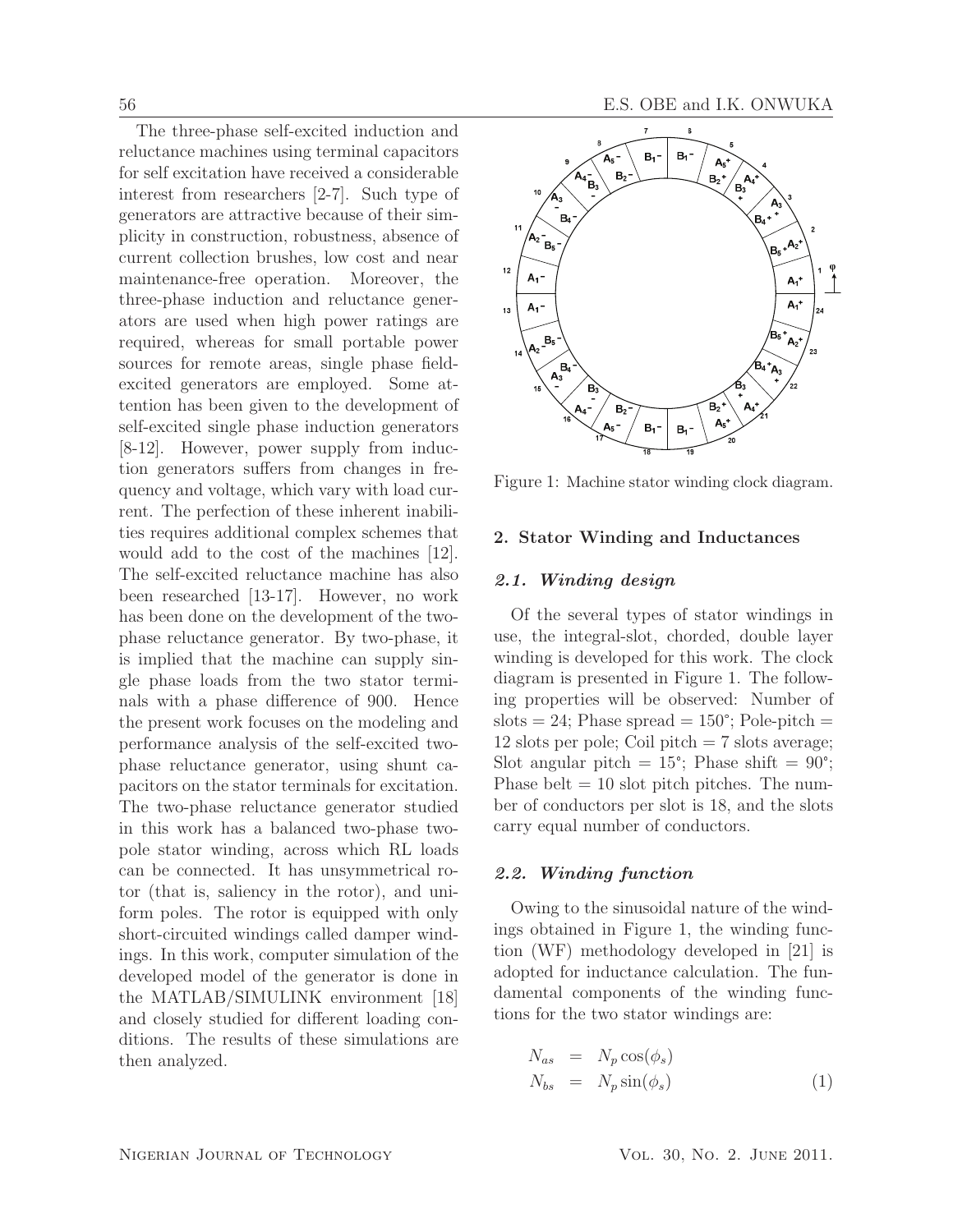

Figure 2: Plot of the winding function, its fundamental component and harmonic spectrum.



Figure 3: The inverse airgap functions.

## 2.3. Air gap function

The saliency of the rotor is considered in determining the air gap function. This is given as:

and  $g_1$  is the minimum air gap length,  $g_2$  is maximum air gap length and  $\beta$  is the pole

$$
g^{-1}(\phi_s, \theta_r) = \alpha_1 + \alpha_2 \cos 2(\phi_s, \theta_r) \qquad (2)
$$

where:

Substituting the parameters values of the Appendix into (2), the inverse air gap function will be obtained as:

$$
g^{-1}(\phi_s) = 1373.3 + 1977.8 \cos 2(\phi_s - \theta_r) \tag{5}
$$

## 2.4. The magnetizing inductance (without saturation effect)

The WF formula for calculating inductance  $L_{xy}$  between two windings x and y is:

$$
L_{xy} = \mu_o r l \int_0^{2\pi} N_x(\phi_s) N_y(\phi_s) g^{-1}(\phi_s, \theta_r) d\phi_s
$$
\n(6)

Noting that the air gap length is now a function of  $(\phi_s, \theta_r)$ , and substituting (1) and (2) into (6) we obtain the magnetizing inductances on the  $a-$  and  $b-$  phases as:

$$
L_{asas} = \mu_o r l \pi C_1^2 \left( \alpha_1 - \frac{\alpha_2}{2} \cos 2\theta_r \right) \tag{7}
$$

$$
L_{bsbs} = \mu_o r l \pi C_1^2 \left( \alpha_1 - \frac{\alpha_2}{2} \cos 2\theta_r \right) \tag{8}
$$

$$
L_{asbs} = \mu_o r l \pi C_1 C_1 \frac{\alpha_2}{2} \sin 2\theta_r \tag{9}
$$

It is clear that reciprocity holds since the order of the two winding functions can be interchanged. Hence,  $L_{asbs} = L_{bas}$  Using the parameter values of the Appendix the inductance values were computed for the fundamental value of the winding function and shown in Figure 4. If the leakage inductances are included in the phases, the self inductances become:

$$
L_{as} = L_{ls} + L_{asas} \tag{10}
$$

and

(3)

(4)

$$
L_{bs} = L_{ls} + L_{bsbs} \tag{11}
$$

### 3. Machine Model

Figure 5 shows the schematic connection diagram for the system under study. A more detailed analysis is presented in [1]. The following assumptions are made in the model development:

arc/pole pitch ratio.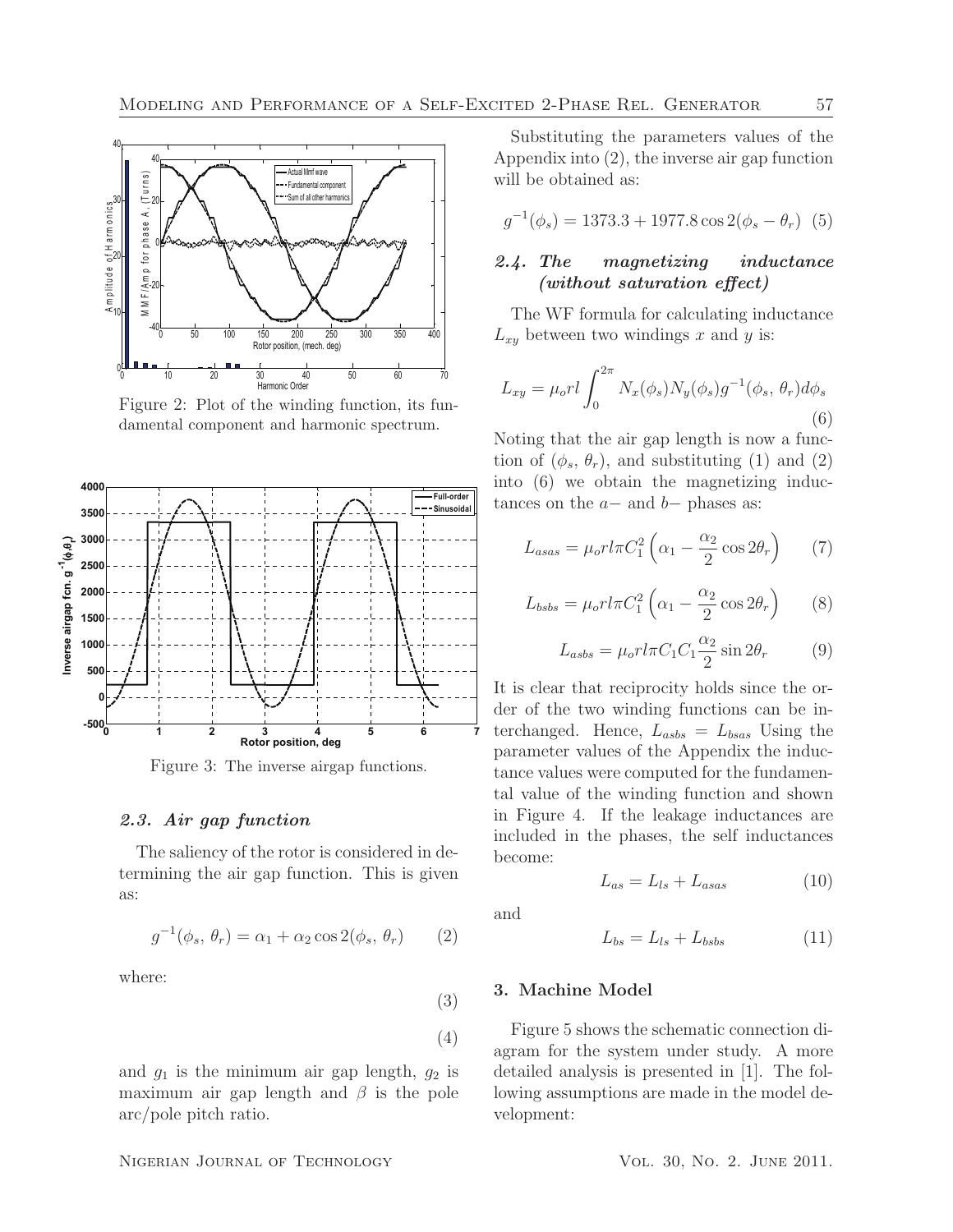

Figure 4: The variation of stator inductances with  $\theta_r$ .

- All the machine parameters, except the d-axis magnetizing inductance are assumed to be constant. Only the  $d$ -axis magnetizing inductance is assumed to be affected by saturation.
- A residual magnetism of 0.005 Teslas exists on the rotor d-axis.
- The core loss in the machine is ignored.
- The MMF space harmonics and the time harmonics in the induced voltage and current waveforms are ignored.
- The  $d q$  axis reference frame is fixed in the rotor, which rotates at a constant speed of  $\omega_r$ .
- The generator is driven by a constant speed motor at 3000rpm.

With the rotor variables referred to the stator, the voltage equations become:

$$
V_{as} = -r_s i_{as} + p \lambda_{as}
$$
  
\n
$$
V_{bs} = -r_s i_{bs} + p \lambda_{bs}
$$
  
\n
$$
\dot{V}_{kd} = -\dot{r}_{kd} i_{kd} + p \lambda_{kd}
$$
  
\n
$$
\dot{V}_{kq} = -\dot{r}_{kq} i_{kq} + p \lambda_{kq}
$$
\n(12)



Figure 5: The general schematic diagram of the SETPRG. The damper windings were excluded in this diagram for simplicity.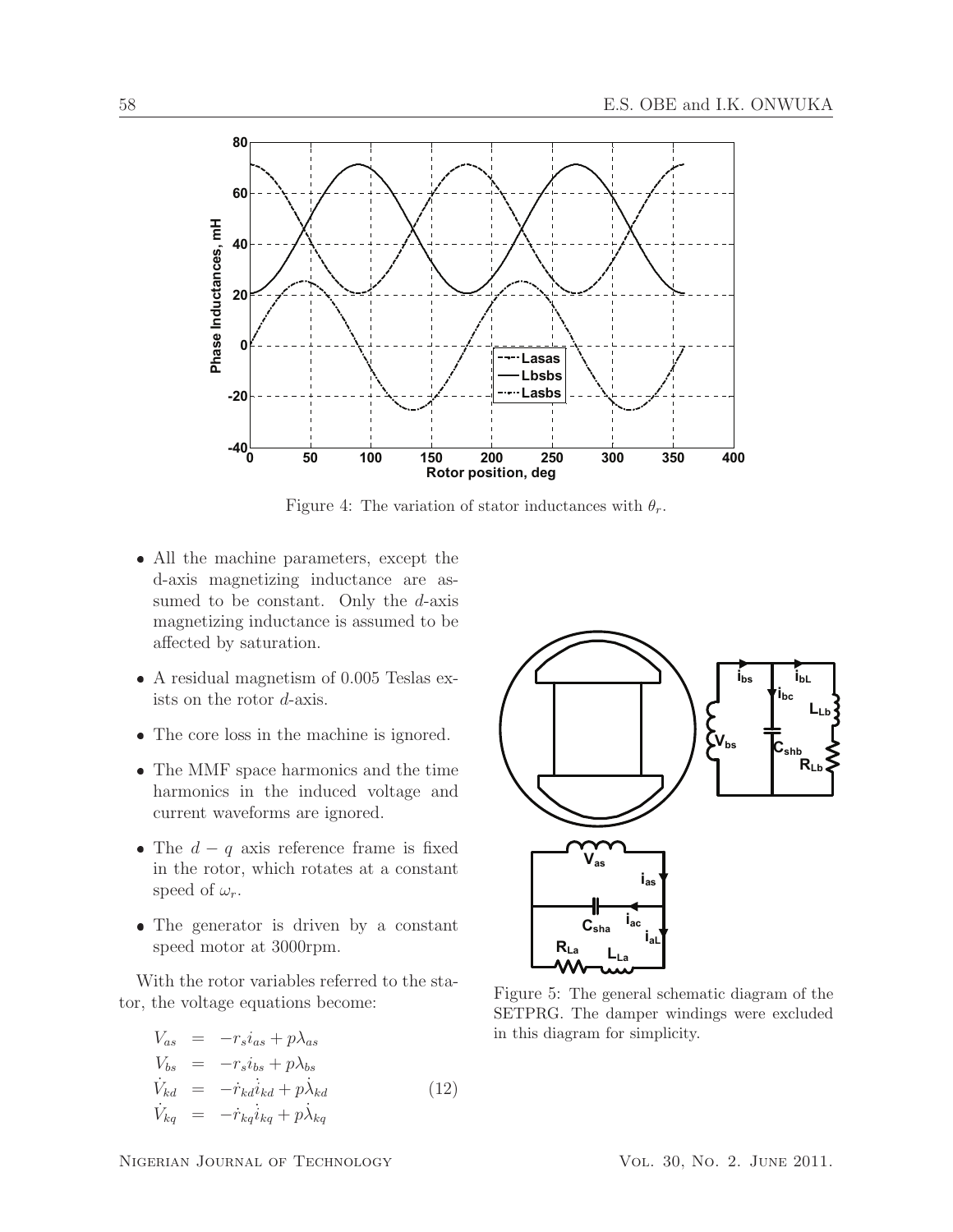The negative sign of the stator currents indicates that they flow out of the stator terminals. The flux linkages are described by the following equations:

$$
\begin{bmatrix}\n\lambda_{abs} \\
\dot{\lambda}_{kdkq}\n\end{bmatrix} = \begin{bmatrix}\nL_s & \dot{L}_{sr} \\
(\dot{L}_{sr})^T & \dot{L}_{kdkq}\n\end{bmatrix} \begin{bmatrix}\n-i_{abs} \\
i_{kdkq}\n\end{bmatrix}
$$
\n(13)

where

$$
L_s = \begin{bmatrix} L_{asas} & L_{asbs} \\ L_{asbs} & L_{bobs} \end{bmatrix}
$$
  
\n
$$
L_{sr} = \begin{bmatrix} L_{askd} & L_{askq} \\ L_{bskd} & L_{bskq} \end{bmatrix}
$$
 (14)  
\n
$$
L_{kdkg} = \begin{bmatrix} L_{kd} & 0 \\ 0 & L_{kq} \end{bmatrix}
$$

$$
L_{kd} = L_{lkd} + L_{md}
$$
  
\n
$$
L_{kq} = L_{lkq} + L_{mq}
$$
\n(15)

$$
\begin{aligned}\n[\lambda_{abs}] &= \begin{bmatrix} \lambda_{as} \\ \lambda_{bs} \end{bmatrix}, \\
[\lambda_{kdkq}] &= \begin{bmatrix} \lambda_{kd} \\ \lambda_{kq} \end{bmatrix}, \\
[i_{abs}] &= \begin{bmatrix} i_{as} \\ i_{bs} \end{bmatrix}, \\
[\lambda_{kdkq}] &= \begin{bmatrix} i_{kd} \\ i_{kd} \end{bmatrix}\n\end{aligned}
$$
\n(16)

The a− and b− phase stator currents are given by:

$$
\begin{array}{rcl}\ni_{as} & = & i_{la} + pQ_a \\
i_{bs} & = & i_{lb} + pQ_b\n\end{array} \tag{17}
$$

where Qa and Qb are the charges on the capacitors on the a- and b-phases, given by:

$$
\left[\begin{array}{c} Q_a \\ Q_b \end{array}\right] = \left[\begin{array}{cc} C_{sha} & 0 \\ 0 & C_{shb} \end{array}\right] \left[\begin{array}{c} V_{as} \\ V_{bs} \end{array}\right]
$$
(18)

 $C_{sha}$  and  $C_{shb}$  are the capacitances of the shunt capacitors used in  $a-$  and  $b$ −phases respectively. To simplify the analysis process, the time varying inductances associated with

(7) - (12) are eliminated via a change of variables, in this case, from the stationary twophase machine variables to the  $d-q$  variables of a reference frame fixed in the rotor.

The rotor of a salient-pole synchronous machine is magnetically unsymmetrical. The rotor variables are displaced from each other by an angle of 90°, along the  $d-$  and  $q-$ axes. Hence a change of variables for the rotor variables will offer no advantage. However, it will be very beneficial for the stator variables [20]. The transformation is defined by:

$$
\begin{bmatrix} F_d \\ F_q \end{bmatrix} = K_{2s} \begin{bmatrix} F_{as} \\ F_{bs} \end{bmatrix}
$$
 (19)

where  $F$  represents any variable such as voltage, current, flux linkages, or electric charge. The  $d-q$ , rather than the usual  $d-q$ transformation matrix is used. Along with its inverse  $(k_{2s})^{-1}$  it is given by:

$$
K_{2s} = \begin{bmatrix} \sin \theta_r & -\cos \theta_r \\ \cos \theta_r & \sin \theta_r \end{bmatrix}
$$
 and  

$$
(K_{2s})^{-1} = \begin{bmatrix} \sin \theta_r & \cos \theta_r \\ -\cos \theta_r & \sin \theta_r \end{bmatrix}
$$
 (20)

Also,

$$
F_{dq} = \begin{bmatrix} F_d \\ F_q \end{bmatrix} \tag{21}
$$

Applying (20) to the stator equation in (12), the voltage equations become:

$$
V_{ds} = -r_s i_{ds} - \omega_r \lambda_{qs} + p \lambda_{ds}
$$
  
\n
$$
V_{qs} = -r_s i_{qs} - \omega_r \lambda_{ds} + p \lambda_{qs}
$$
\n(22)

$$
\dot{V}_{kd} = \dot{r}_{dk}\dot{i}_k + p\dot{\lambda}_{kd}
$$
\n
$$
\dot{V}_{kq} = \dot{r}_{kq}\dot{i}_{kq} + p\dot{\lambda}_{kq}
$$
\n(23)

Note that that the rotor voltages are not affected.

Also, the transformed flux linkages are obtained as:

$$
\begin{bmatrix}\n\lambda_{ds} \\
\lambda_{qs} \\
\lambda_{kd} \\
\lambda_{kq}\n\end{bmatrix} = \begin{bmatrix}\nL_{ls} + L_{md} & 0 & L_{md} & 0 \\
0 & L_{ls} + L_{md} & 0 & L_{md} \\
L_{md} & 0 & L_{lkd} + L_{md} & 0 \\
0 & L_{mq} & 0 & L_{lkq} + L_{mq}\n\end{bmatrix}
$$
\n(24)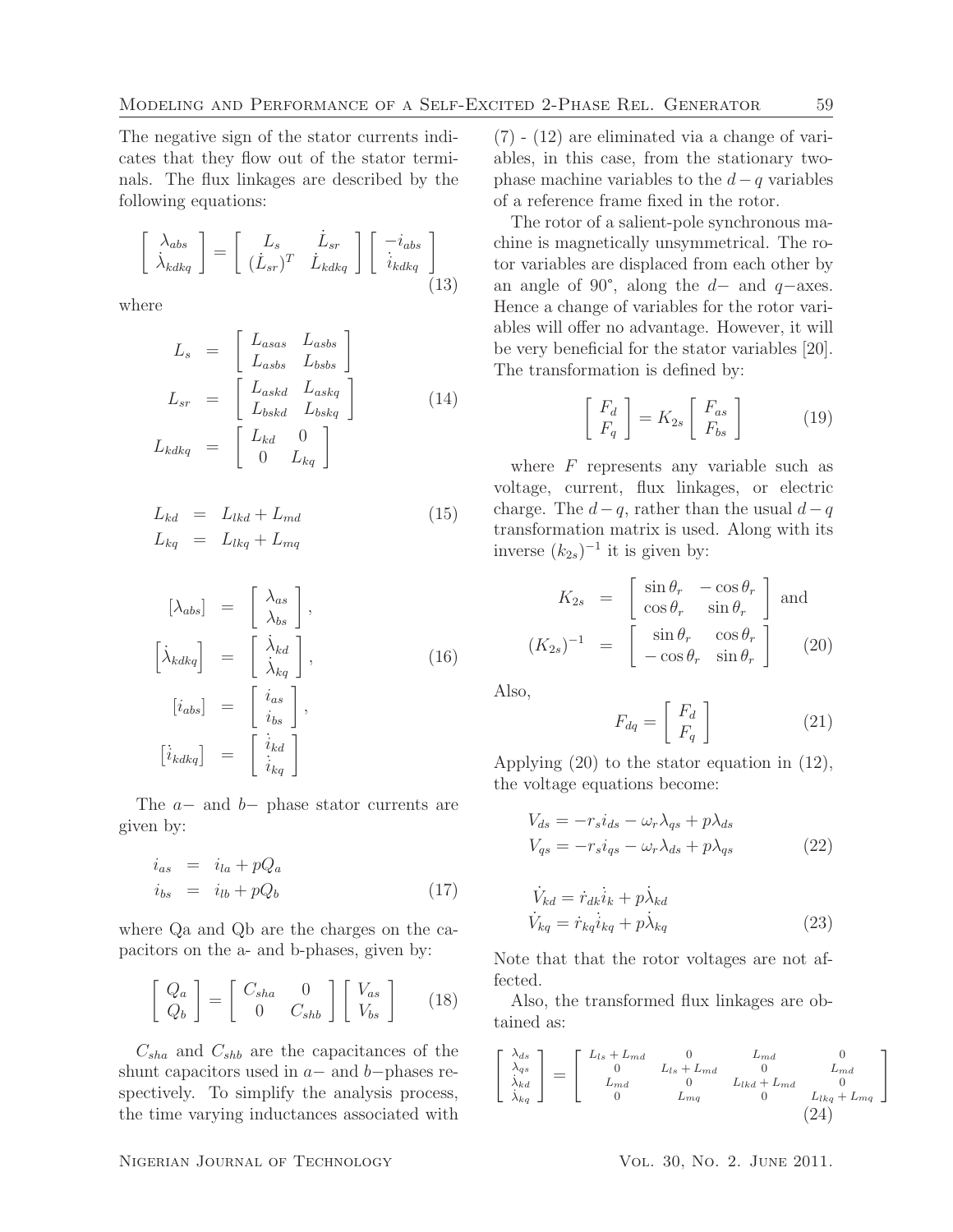The d− and q−axes currents can be obtained by a simultaneous solution of (24). The transformed currents and charges of (18) become:

$$
pQ_{ds} = \omega_r Q_{qs} - i_{dl} + i_{ds} \tag{25}
$$

$$
pQ_{qs} = \omega_r Q_{ds} - i_{ql} + i_{qs} \tag{26}
$$

If  $S_a$  and  $S_b$  are defined by:

$$
\begin{bmatrix} S_a \\ S_b \end{bmatrix} = \begin{bmatrix} \frac{L_{al}}{R_{al}} & 0 \\ 0 & \frac{L_{bl}}{R_{bl}} \end{bmatrix} \begin{bmatrix} i_{al} \\ i_{bl} \end{bmatrix}
$$
 (27)

The load currents will be given by:

$$
\begin{bmatrix} i_{al} \\ i_{bl} \end{bmatrix} = \begin{bmatrix} \frac{1}{R_{al}} & 0 \\ 0 & \frac{1}{R_{bl}} \end{bmatrix} \begin{bmatrix} V_{as} \\ V_{bs} \end{bmatrix} - p \begin{bmatrix} S_a \\ S_b \end{bmatrix}
$$
\n(28)

Applying (20) to (28) will give a resultant equation of:

$$
pS_{ds} = \omega_r S_{qs} + i_{dd} - i_{ld}
$$
  
\n
$$
pS_{qs} = \omega_r S_{ds} + i_{qq} - i_{lq}
$$
\n(29)

where,

$$
i_{qq} = (t_1 - t_2 \cos 2\theta_r)V_{ds} - (t_2 \sin 2\theta_r)V_{qs}
$$
  
\n
$$
i_{dd} = (t_2 \sin 2\theta_r)V_{ds} - (t_1 - t_2 \cos 2\theta_r)V_{qs}
$$
  
\n(30)

$$
\begin{bmatrix} S_{ds} \\ S_{qs} \end{bmatrix} = \begin{bmatrix} L_1 - L_2 \cos 2\theta_r & L_2 \sin 2\theta_r \\ L_2 \sin 2\theta_r & L_1 + L_2 \cos 2\theta_r \end{bmatrix} \begin{bmatrix} i_{dl} \\ i_{ql} \\ (31) \end{bmatrix}
$$

where,

$$
t_1 = \frac{1}{2} \left( \frac{1}{R_{al}} + \frac{1}{R_{bl}} \right)
$$
  
\n
$$
t_2 = \frac{1}{2} \left( \frac{1}{R_{al}} - \frac{1}{R_{bl}} \right)
$$
 (32)

$$
L_1 = \frac{1}{2} \left( \frac{L_{al}}{R_{al}} + \frac{L_{bl}}{R_{bl}} \right)
$$
  
\n
$$
L_1 = \frac{1}{2} \left( \frac{L_{al}}{R_{al}} - \frac{L_{bl}}{R_{bl}} \right)
$$
 (33)

The dependence of (30) and (31) on  $\theta_r$  is to allow for the assessment of unbalanced loading effects. It is easy to see that if  $R_{al} = R_{bl}$  then  $t_1 = L_2$  and hence the dependence on  $\theta_r$  will vanish.

The complex power developed is given by:

$$
S = (V_{ds} + jV_{qs})(i_{ds} - ji_{qs})
$$
 (34)

Hence, the performance of the machine for different loading conditions can be analyzed.

### 4. Results and discussion

The machine was simulated on the MATLAB/SIMULINK environment. Selfexcitation was achieved using excitation capacitance of  $117.1 \mu$ F on both stator windings. The principle underlying the self-excitation of the machine is a well known phenomenon, dependent on the existence of remnant flux and magnetic saturation similar to that of the induction generators. The frequency,  $f$ , of the generated voltage is determined by:

$$
f = \frac{N_r P}{120} \tag{35}
$$

where,  $N_r$  and P are the rotor speed and number of poles respectively. This frequency is determined to be 50Hz, and was found to correspond with that of the generated voltage.

## 4.1. Build-up characteristics

The build-up characteristics of the machine at no-load is shown in Figure 6. It is observed that the terminal voltage is 218.5V at a frequency of 50Hz. Also, the no-load current is almost zero, as all of the stator current passes through the excitation capacitors at no-load.

#### 4.2. Load characteristics

The load characteristics here is deduced by loading the generator gradually from no-load to full load until it reaches pull-out. For a particular fixed power factor loading, only the value of the load resistance is adjusted, and the corresponding load inductance needed for that particular load power factor are calculated according to the equation:

$$
L_l = \frac{R_l}{\omega_l} \sqrt{\left(\left(\frac{1}{\cos \theta}\right)^2 - 1\right)}\tag{36}
$$

The results obtained are shown in Figure 7 where it is observed that the higher the power factor, the more power the generator is able to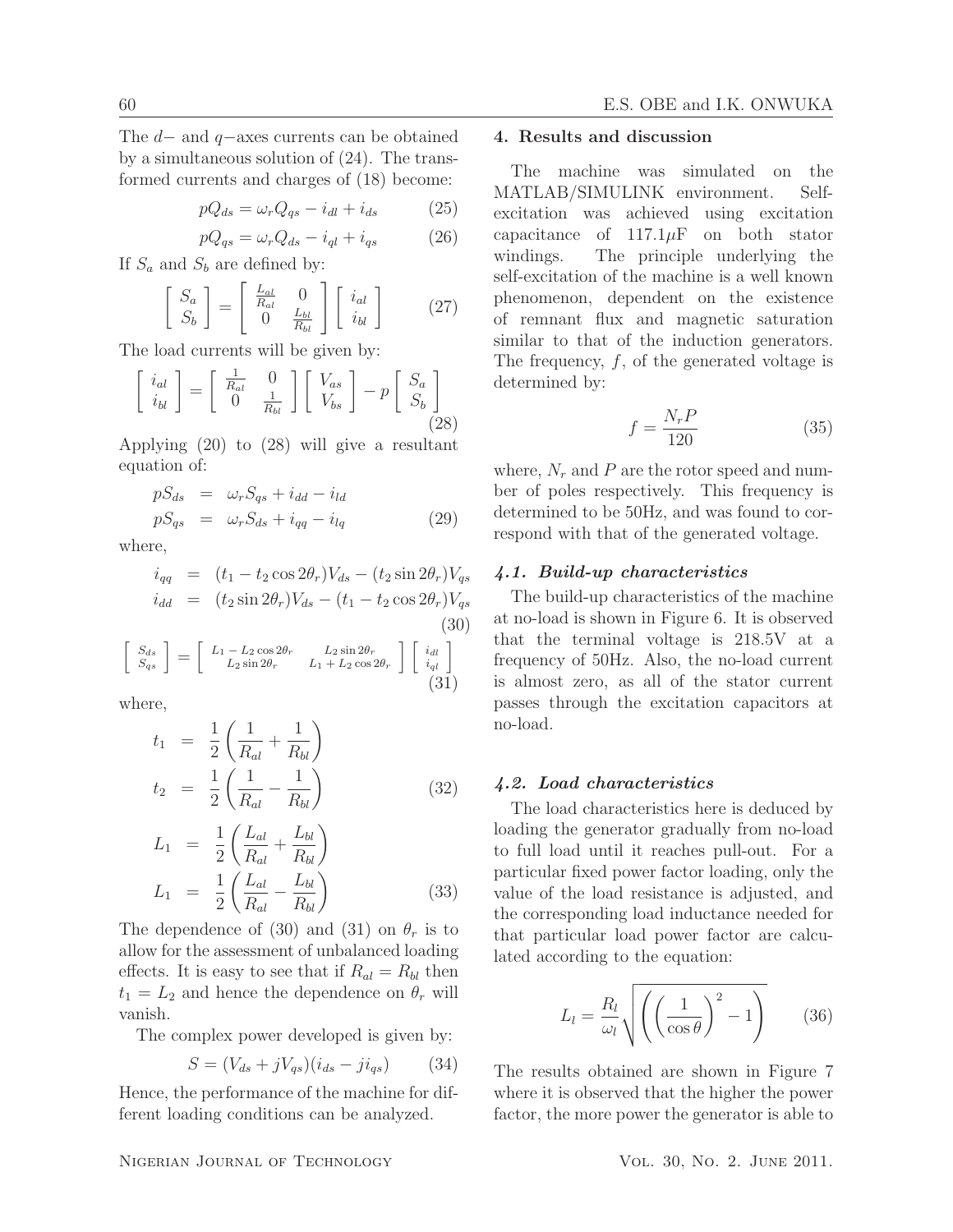

Figure 6: Build-up characteristics of the SETPRG under no-load.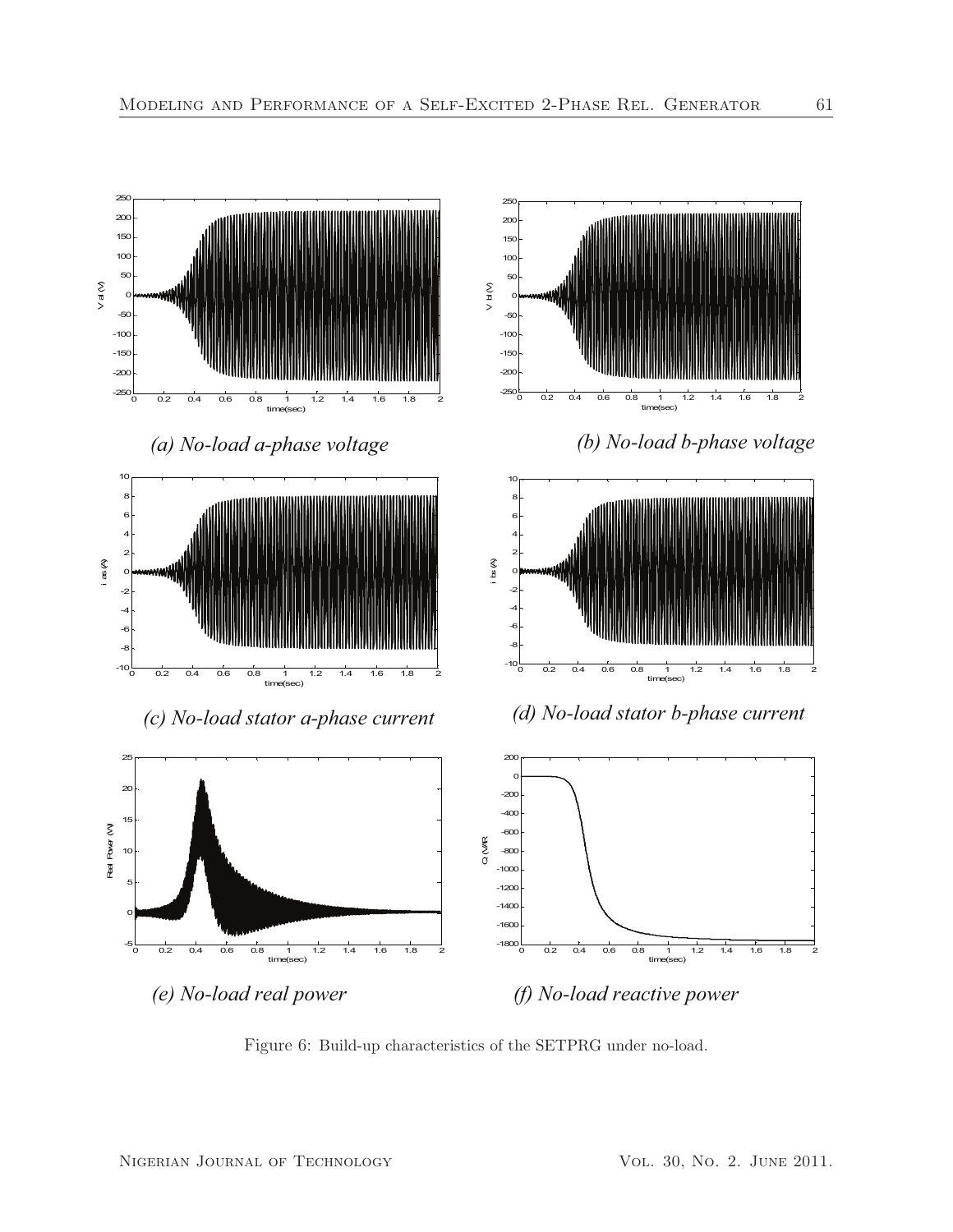

(a) Load voltage vs rea



(b) Load voltage vs load current.

Figure 7: Load characteristics of the SETPRG

deliver at a particular voltage. Generally, for a given voltage, the load current is more with increasing load power factor. This can provide information for loading the generator.

## 4.3. Transient loading and loss of load performance

To determine the transient loading and loss of load behavior of the generator at different power factor conditions, the object of observation is the envelope of the terminal wave form. First the generator builds up a voltage at noload at its terminals when suddenly a load is added at a time  $t = 5.0$  sec for 2 seconds. The responses are shown in Figure 8.

Transients are observed at the load voltages only at the loss of load, which increases with increasing load power factor. The absence of transients in the load currents, both at the addition and removal of load is equally observed.

## 4.4. Short-circuit at terminals of stator winding

I power acteristic is represented in Figure 9. It is ob-<br>served that the machine is able to build up The generator terminals were suddenly shorted from an open circuit condition, for a period of 0.1 seconds, and then the short circuit condition was cleared. The short-circuit was performed with a load resistance of  $70\Omega$ at a power factor of 0.99 lagging. This characteristic is represented in Figure 9. It is obvoltage again after a complete voltage collapse. The terminal voltages are represented by both their sinusoidal forms and their upper envelopes, for clarity.

### 4.4.1. Unbalanced loading of the terminals

This was considered for different power factor conditions, at a constant load resistance of 70Ω. First, the load is suddenly applied on the a-phase at time  $t = 5s$  for 2 seconds, keeping the b-phase open all the while. Afterwards, the condition was reversed for the two wind-

ings. The load voltage and current response to these conditions is represented in Figure 10, considering again, the upper envelopes. It is observed that the presence of transients only occur at the loss of load, with degrees increasing with the power factor value. The load current of the phase with more load rises to a significant value, while the other phase load current is less than 2mA, approximately zero. The transient observed in the load current of the unloaded phase is only for the 0.99 power factor, the rest has no transients. These are shown in Figure 11.

### 5. Conclusion

Energy transferred across the air gap of a magnetically coupled electromagnetic system is given by:

$$
W_f = \int \sum_{j=1}^{n} i_j d\lambda_j \tag{37}
$$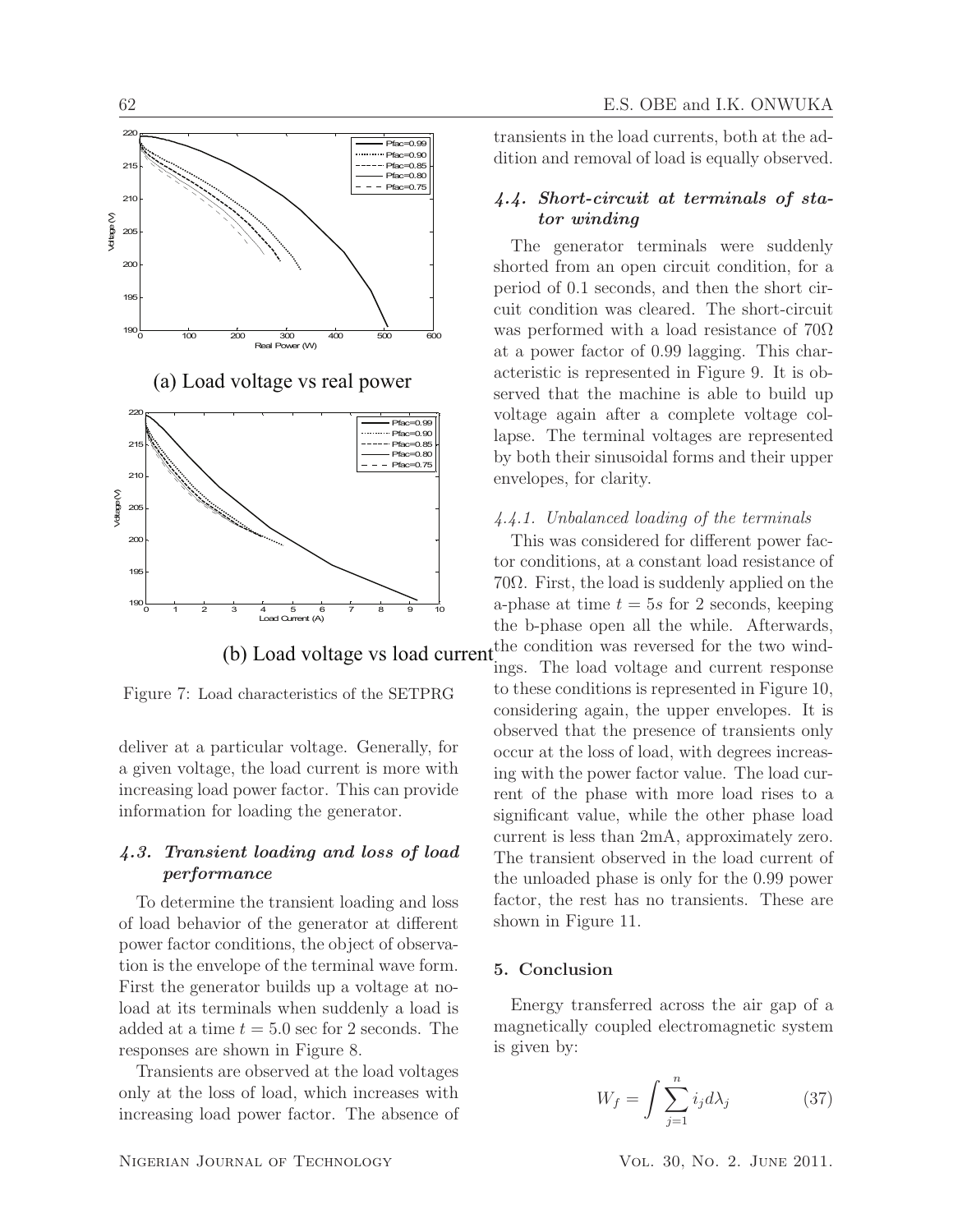

Figure 8: Sudden addition and loss of load of the SETPRG; (a) and (b) are the upper envelopes of the  $a-$  and  $b-$ phase load voltages, (c) and (d) upper envelopes of the  $a-$  and  $b-$ phase load currents, respectively.



Figure 9: Re-building up process after removing a short circuit fault: (a) a-phase Load voltage (sinusoidal), (b) a-phase Load voltage (upper envelope), (c) b-phase Load voltage (sinusoidal), (d) b-phase Load voltage (upper envelope).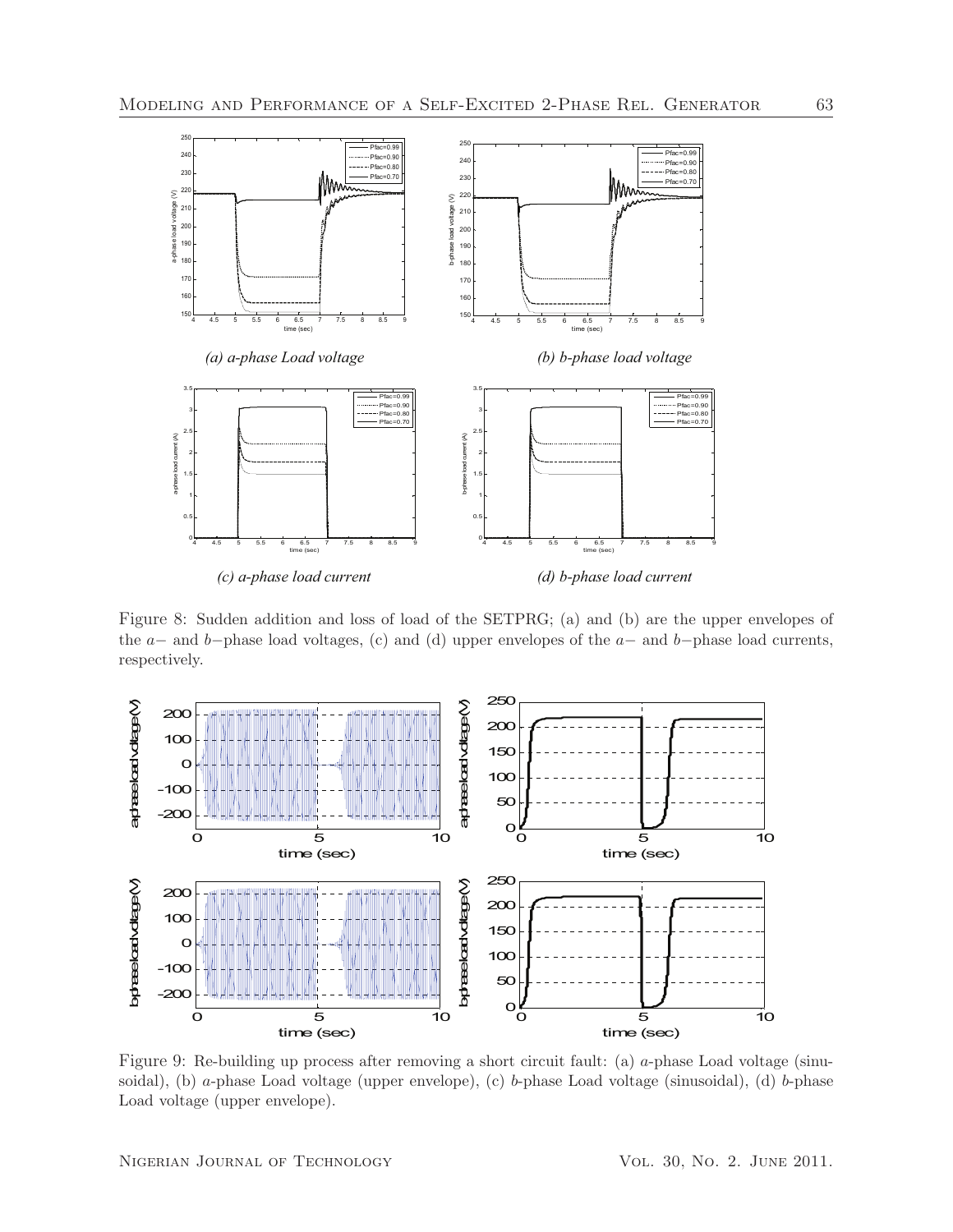

Figure 10: Unbalanced loading effects (a) a-phase load voltage, (b) b-phase load voltage, (c) a-phase load current, (d) b-phase load current.

This shows a dependence on the flux linkage  $\lambda$  [21], which in turn depends on the winding function. Winding function depends on the turns function (which represents the number of turns of a particular winding). A balanced stator winding is involved in the SET-PRG discussed in this work. Unlike the unbalanced system used by all single phase systems, it is seen that this presents a better utilization of the stator core and slots. Balanced stator windings will take more copper than unbalanced stator windings, which will interact with the magnetic flux in the air gap to transfer more power across it. Finally the Self-Excited Two-Phase Reluctance Generator when fully developed could be preferred to the Self-Excited Single-Phase Reluctance Generator of the same size for higher power capability, loss of load behavior, and robustness.

#### References

- 1. Onwuka, I. K. Modeling and performance of a self-excited two-phase reluctance generator, M. Eng Thesis, Dept of Electrical Engineering, University of Nigeria, Nsukka.
- 2. A. K. Tandon, S. S. Murthy, and G. J. Berg. Steady-state analysis of capacitor selfexcited induction generators, IEEE Transactions on Power Apparatus and Systems, vol. PAS-103, no. 3, pp. 612-618, March 1984.
- 3. N. H. Malik, and A. A. Mazi. Capacitance requirements for isolated self-excited induction generators, IEEE Transactions on Energy Conversion, vol.2, no. 1, pp. 62-69, March 1987.
- 4. C. Grantham, D. Sutanto, and B. Mismail. Steady-state and transient analysis of selfexcited induction generators, IEE Proceedings, vol. 136, pt. B, no. 2, pp. 61-68, March 1989.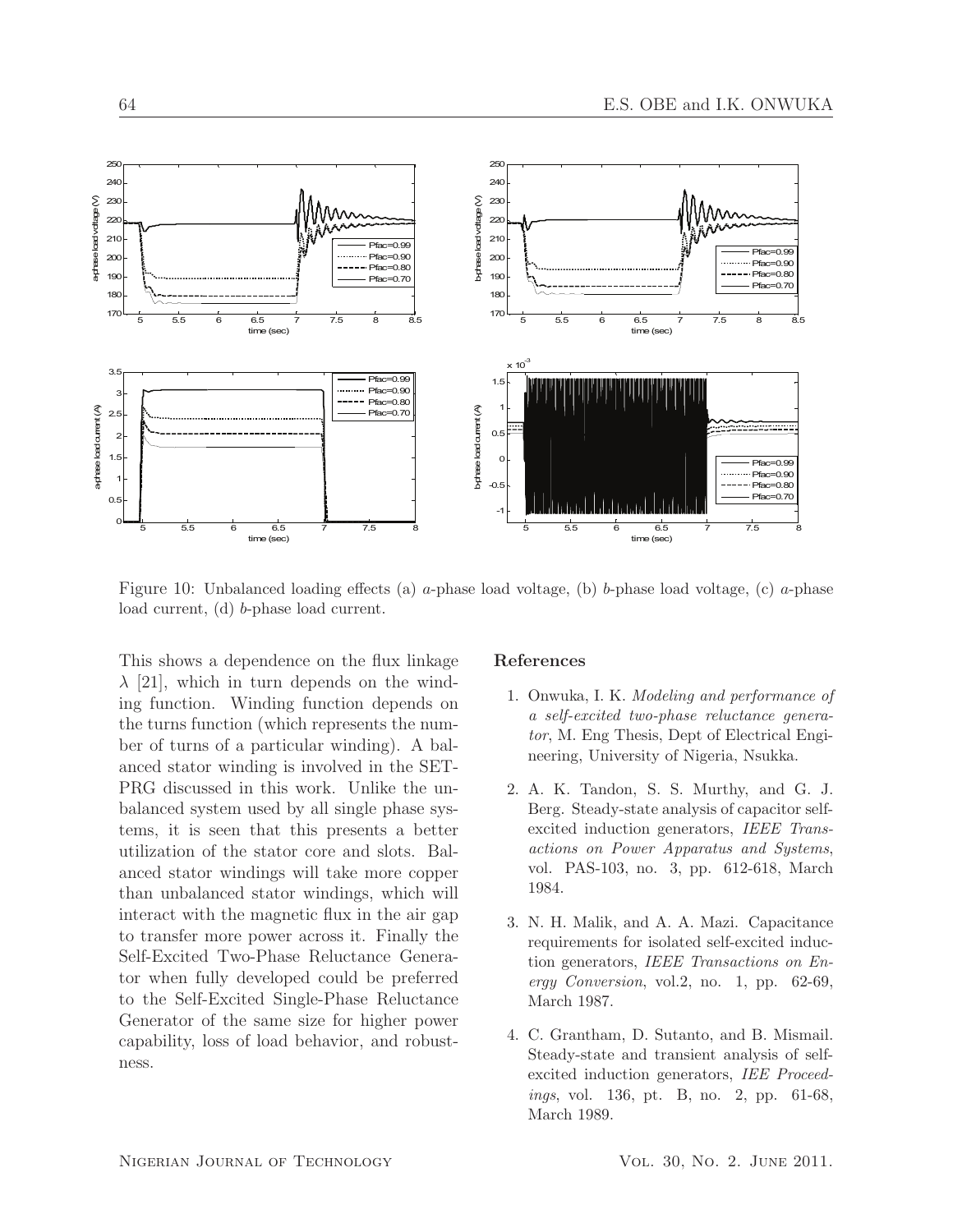

Figure 11: Terminal voltage and current response to unbalanced terminal loading (a) a-phase load voltage, (b) b-phase load voltage, (c) a-phase load current, (d) b-phase load current.

- 5. T. F. Chan. Steady-state analysis of a three-phase self-excited reluctance generators, IEEE Transactions on Energy Conversion, vol. 7, no. 1, pp. 223-230, March 1992.
- 6. Y. H. A. Rahim, A. L. Mohamadien, and A.S. Al Kalaf. Comparison between the Steady State performance of the self-excited reluctance and induction generators, IEEE Transactions on Energy Conversion, vol. 5, no. 3, pp 519-525, Sept 1990.
- 7. A. M. Osheiba and M. A. Rahman. Performance analysis of self-excited induction and reluctance generators, Electric Machines Power System, vol. 19, no. 4, pp477- 499, 1991.
- 8. O. Ojo and I. Bhat. An analysis of single-phase self-excited induction generators: Model development and steady state calculations, IEEE Trans. on Energy Conversion, vol. 10, no. 2, pp. 254-260, June 1995.
- 9. O. Ojo. The transient and qualitative performance of a self-excited single-phase induction generator, IEEE Trans. on Energy Conversion, vol. 10, no. 3, pp. 493-501, September 1995.
- 10. O. Ojo. Performance of a self-excited singlephase induction generators with shunt, short-shunt and long-shunt excitation connections, IEEE Transaction on Energy Conversion, vol. 11, no. 3, pp. 477-482, September 1996.
- 11. Bhim Singh, L. B. Shilpakar, S. S. Murthy, and A. K.Tiwari. Improved steady state and transient performance with optimum excitation of single-phase self-excited induction generator, Electric Machines and Power Systems, 28:591-604, 2000.
- 12. Obasohan I. Omozusi. Dynamics and control of a battery inverter single-phase induction generator system. M.Sc thesis presented to the Faculty of Graduate School